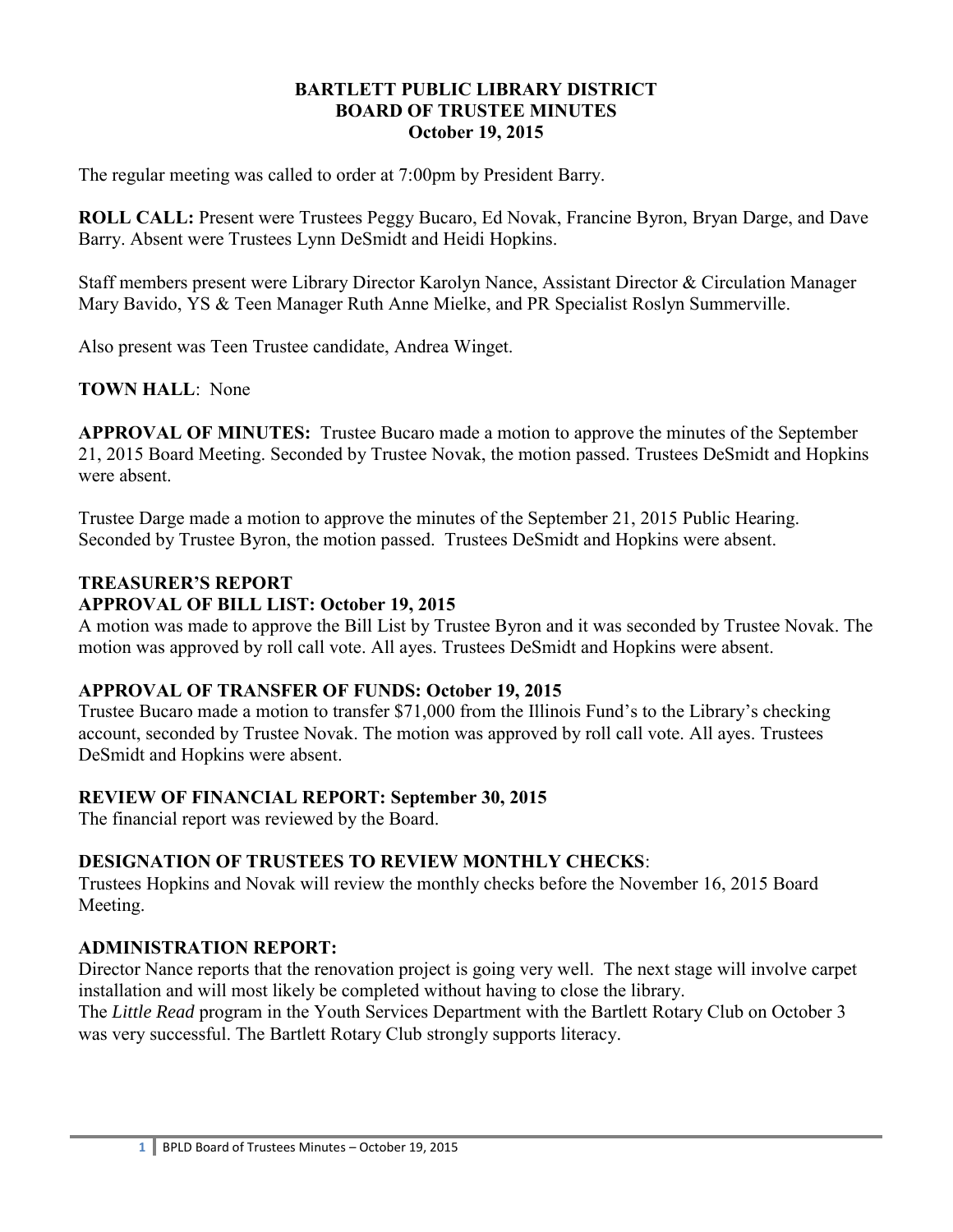## **CORRESPONDENCE:**

The Library received an informational memo from Roger Ritzman about FOIA and emails from personal devices.

### **REPORTS, RAILS REPORT, QUESTIONS AND ANSWERS: President and Trustees:**

Trustee Barry will be attending the Illinois Library Association annual conference next week. He will participate in Trustee Day at the conference.

# **ACTION ITEMS:**

**Levy Explanation:** Director Nance reviewed the Levy procedure with the Board.

**Truth in Taxation Certification of Compliance:** Trustee Darge made a motion to approve the Truth in Taxation Certification of Compliance. It was seconded by Trustee Novak. The motion passed by roll call vote. All ayes. Trustees DeSmidt and Hopkins were absent.

**Tax Levy Ordinance (Ordinance 2015-15):** Trustee Bucaro made a motion to approve the Tax Levy Ordinance 2015-5. It was seconded by Trustee Darge. The motion passed by roll call vote. All ayes. Trustees DeSmidt and Hopkins were absent.

**Certification of Authenticity Tax Levy Ordinance:** Trustee Byron made a motion to approve the Certification of Authenticity Tax Levy Ordinance. It was seconded by Trustee Novak. The motion passed by roll call vote. All ayes. Trustees DeSmidt and Hopkins were absent.

**Acceptance of Annual Audit and Management Letter:** Trustee Byron made a motion to approve the Acceptance of Annual Audit and Management Letter. It was seconded by Trustee Novak. The motion passed by roll call vote. All ayes. Trustees DeSmidt and Hopkins were absent.

**Notice of Availability of Audit:** The Audit has been successfully completed.

**Approval of Statement of Cash Receipts and Disbursements (Annual Treasurer's Report):** Trustee Darge made a motion to approve the annual Statement of Cash Receipts and Disbursements. It was seconded by Trustee Byron. The motion passed by roll call vote. All ayes. Trustees DeSmidt and Hopkins were absent.

**2016 Holiday and Closing Calendar:** Trustee Bucaro made a motion to approve the 2016 Holiday and Closing Calendar. It was seconded by Trustee Darge. The motion passed by roll call vote. All ayes. Trustees DeSmidt and Hopkins were absent.

**2016 Board Meeting Calendar:** Trustee Byron made a motion to approve the 2016 Board Meeting Calendar. It was seconded by Trustee Novak. The motion passed by roll call vote. All ayes. Trustees DeSmidt and Hopkins were absent.

**Student Advisory Board Member Interviews:** Teen Advisory Board (TAB) member, Andrea Winget, applied for the position of Teen Trustee. She was interviewed by the Board. She is a junior at Bartlett High School and is president for the class of 2017. Andrea is a library volunteer and likes to work with children.

Trustee Darge made a motion to appoint Andrea Winget as Teen Trustee for the Bartlett Public Library Board of Trustees. It was seconded by Trustee Byron. The motion passed by roll call vote. All ayes. Trustees DeSmidt and Hopkins were absent.